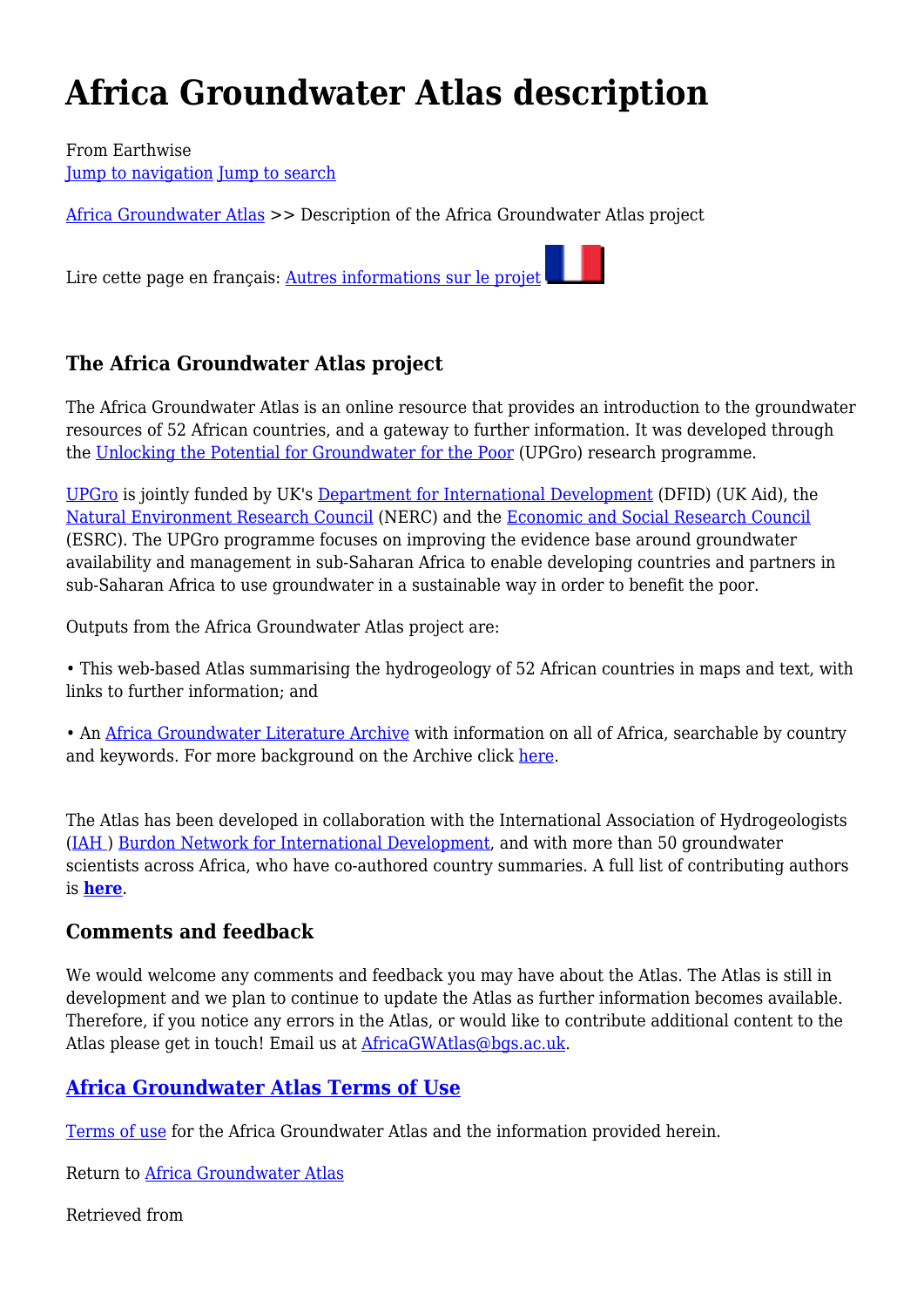'[http://earthwise.bgs.ac.uk/index.php?title=Africa\\_Groundwater\\_Atlas\\_description&oldid=34223](http://earthwise.bgs.ac.uk/index.php?title=Africa_Groundwater_Atlas_description&oldid=34223)' [Category](http://earthwise.bgs.ac.uk/index.php/Special:Categories):

[Africa Groundwater Atlas](http://earthwise.bgs.ac.uk/index.php/Category:Africa_Groundwater_Atlas)

# **Navigation menu**

#### **Personal tools**

- Not logged in
- [Talk](http://earthwise.bgs.ac.uk/index.php/Special:MyTalk)
- [Contributions](http://earthwise.bgs.ac.uk/index.php/Special:MyContributions)
- [Log in](http://earthwise.bgs.ac.uk/index.php?title=Special:UserLogin&returnto=Africa+Groundwater+Atlas+description&returntoquery=action%3Dmpdf)
- [Request account](http://earthwise.bgs.ac.uk/index.php/Special:RequestAccount)

#### **Namespaces**

- [Page](http://earthwise.bgs.ac.uk/index.php/Africa_Groundwater_Atlas_description)
- [Discussion](http://earthwise.bgs.ac.uk/index.php?title=Talk:Africa_Groundwater_Atlas_description&action=edit&redlink=1)

 $\Box$ 

#### **Variants**

#### **Views**

- [Read](http://earthwise.bgs.ac.uk/index.php/Africa_Groundwater_Atlas_description)
- [View source](http://earthwise.bgs.ac.uk/index.php?title=Africa_Groundwater_Atlas_description&action=edit)
- [View history](http://earthwise.bgs.ac.uk/index.php?title=Africa_Groundwater_Atlas_description&action=history)
- [PDF Export](http://earthwise.bgs.ac.uk/index.php?title=Africa_Groundwater_Atlas_description&action=mpdf)

 $\Box$ 

## **More**

#### **Search**

Search Go

# **Navigation**

- [Main page](http://earthwise.bgs.ac.uk/index.php/Main_Page)
- [Recent changes](http://earthwise.bgs.ac.uk/index.php/Special:RecentChanges)
- [Random page](http://earthwise.bgs.ac.uk/index.php/Special:Random)
- [Help about MediaWiki](https://www.mediawiki.org/wiki/Special:MyLanguage/Help:Contents)